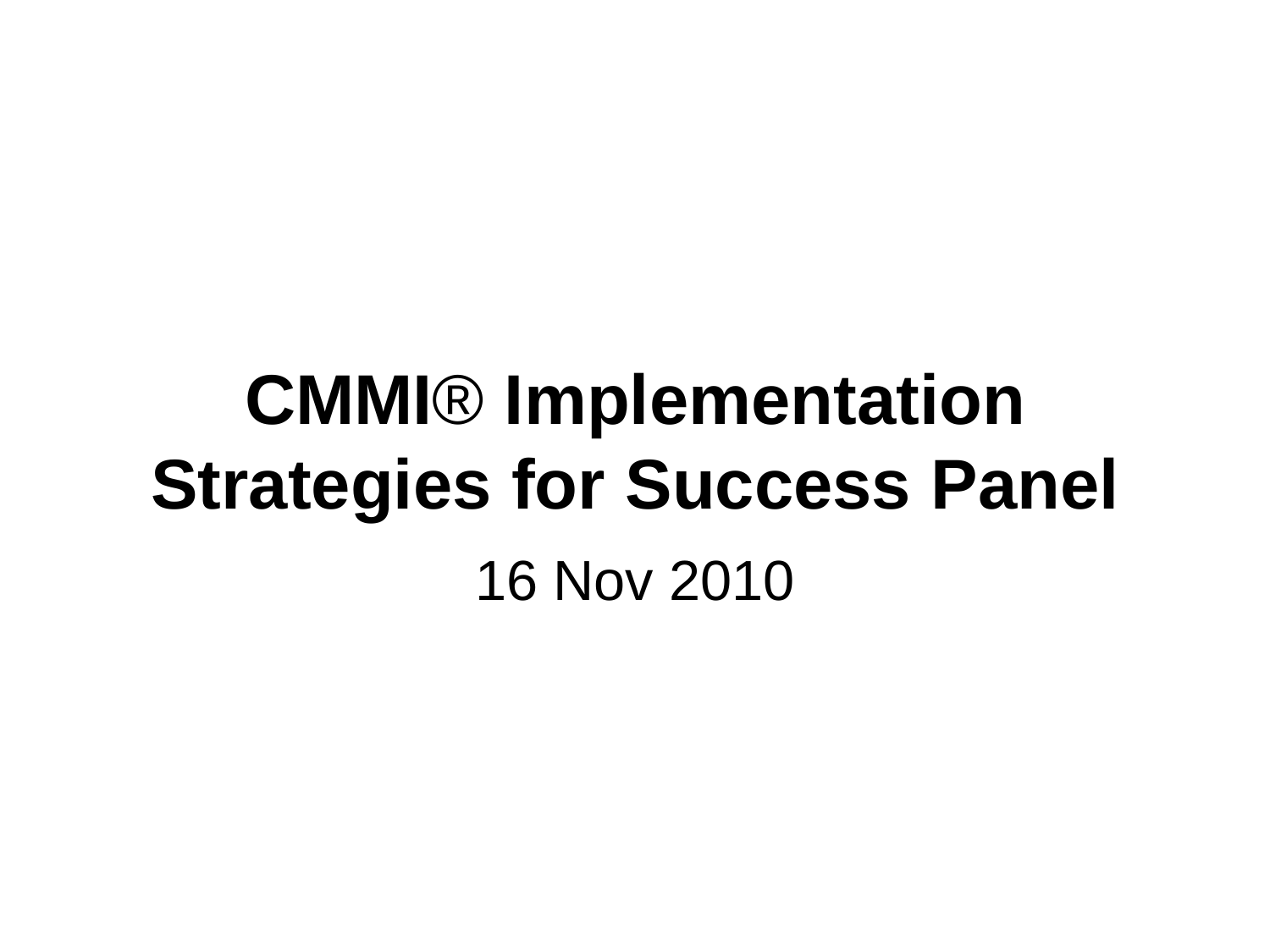# Discussion Topics

• Strategies for Success

• How to implement good, effective measures to determine what CMMI specifically does for your organization

• Benefits of CMMI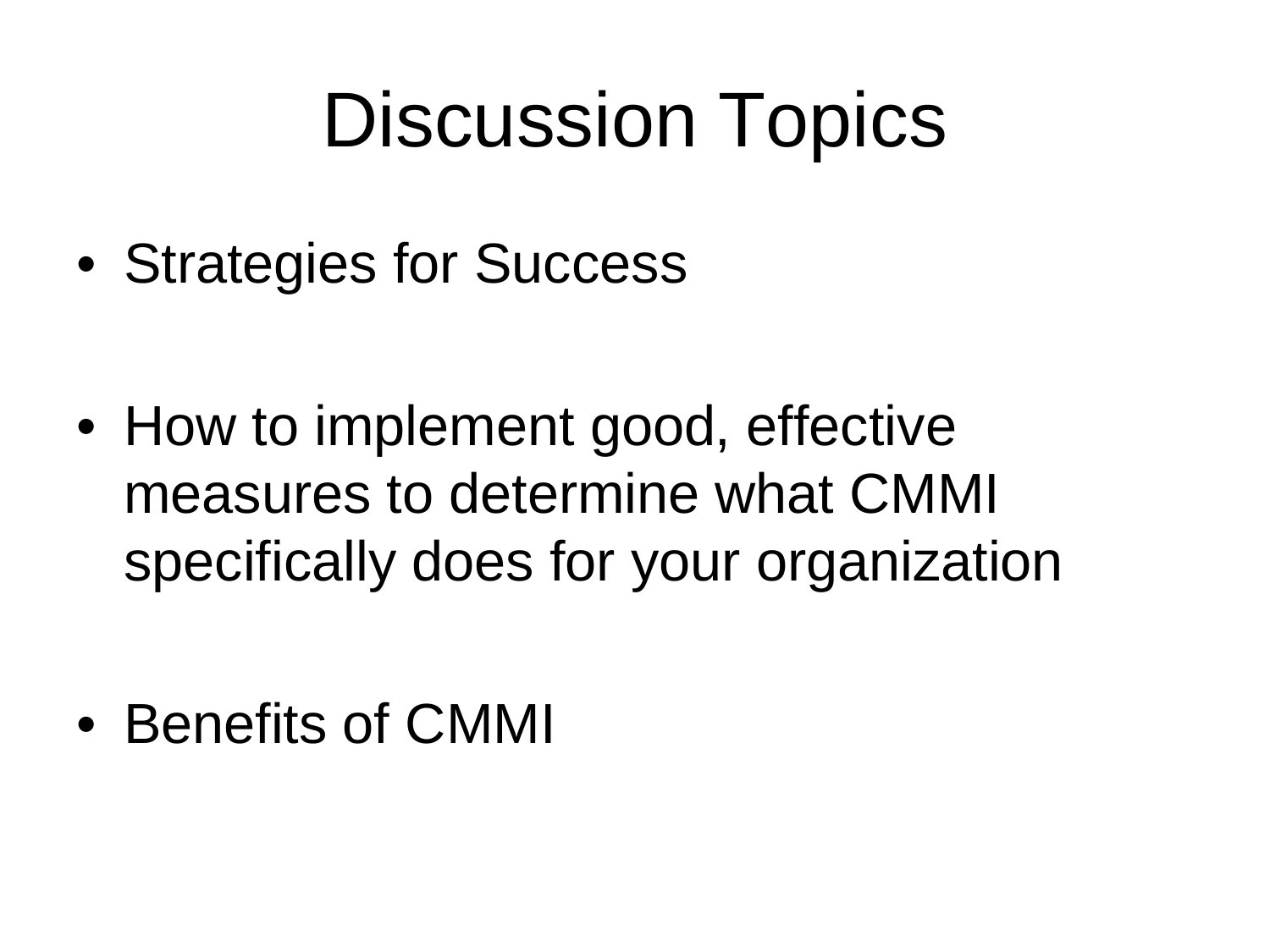# Steps to Success Using CMMI

#### Understand Your Organizational Objectives

- Just to get organized?
- Get an External Rating?
- Reduce Costs?
- Improve Quality?
- Delight Customers?

### Ensure top-down buy for Objectives & Strategies to achieve

• "CMMI" objectives should not be standalone

#### Leverage Industry Experience

- Reasonable expectations for velocity of change
- Benchmark cost, schedule, tactical plans

### Establish Measures for Success

- Meaningful to the organization
- Consider items that measure achievement over time
- Get specific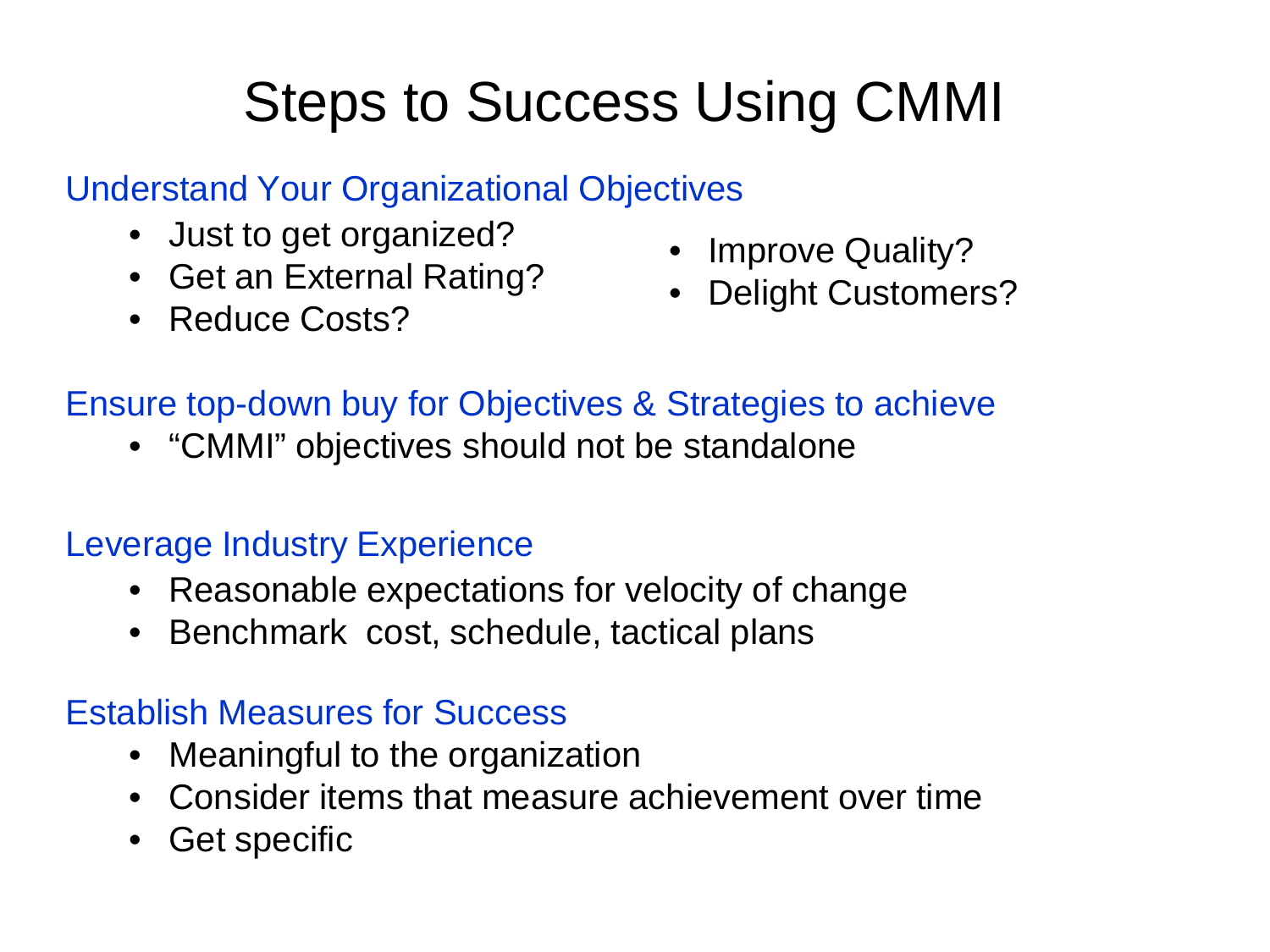## Measures of CMMI Effectiveness

### For Organizations just starting out…

- % of target employee group that knows where to find processes and how to suggest changes (survey)
- Count of "escapes" attributable to poor or unknown process instruction
- Specific process area metrics
- For More Mature Organizations …
	- Measures of execution improvement (overall or targeted improvement initiatives)
		- Cycle time
		- Quality
		- Technical performance
		- customer satisfaction
	- Extent of process improvement involvement from the organization (# suggested, % implemented, analysis of origin)